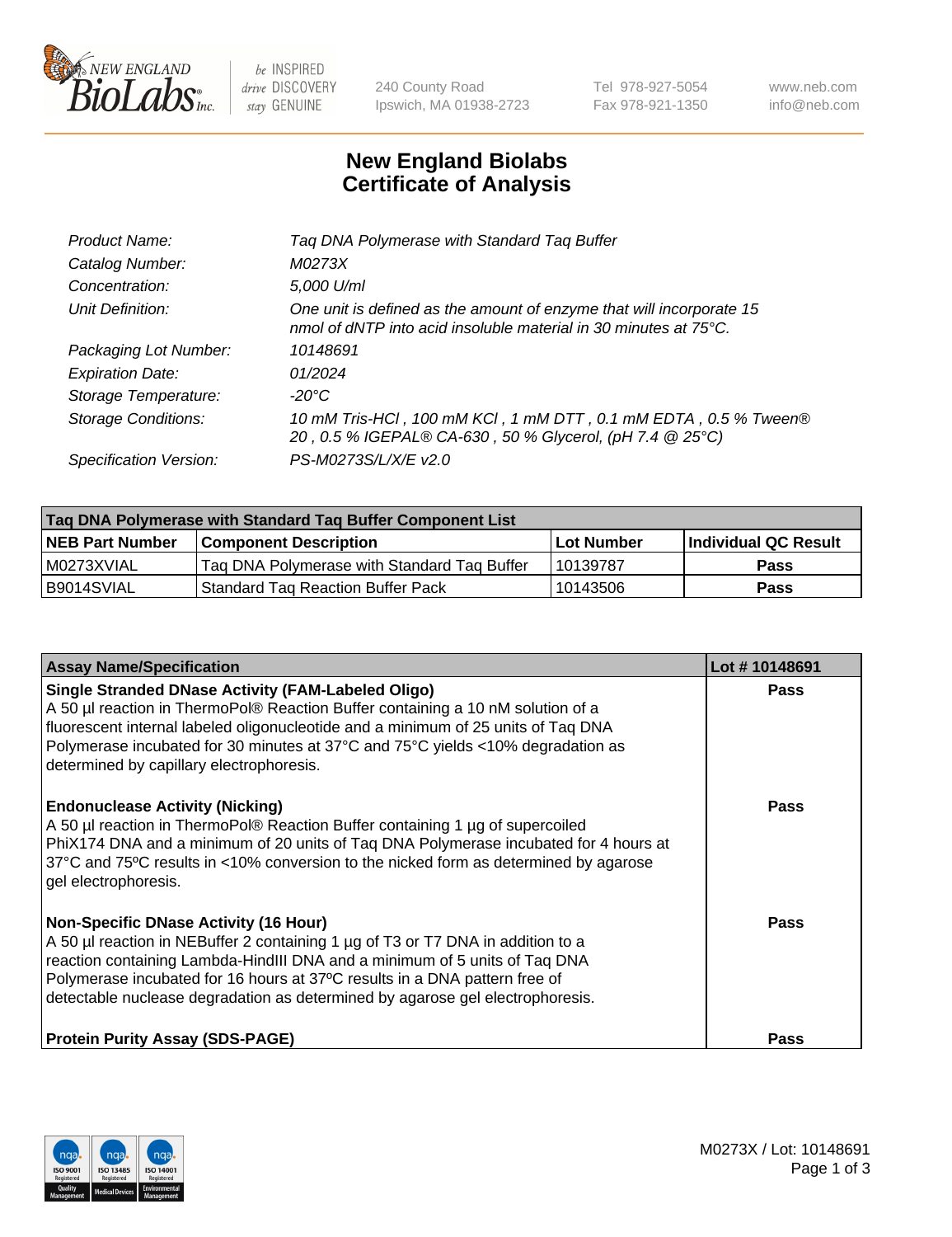

be INSPIRED drive DISCOVERY stay GENUINE

240 County Road Ipswich, MA 01938-2723 Tel 978-927-5054 Fax 978-921-1350

www.neb.com info@neb.com

| <b>Assay Name/Specification</b>                                                                                                                                                                                                                                                                                                                                                                                      | Lot #10148691 |
|----------------------------------------------------------------------------------------------------------------------------------------------------------------------------------------------------------------------------------------------------------------------------------------------------------------------------------------------------------------------------------------------------------------------|---------------|
| Taq DNA Polymerase is ≥ 99% pure as determined by SDS-PAGE analysis using Coomassie<br>Blue detection.                                                                                                                                                                                                                                                                                                               |               |
| <b>Phosphatase Activity (pNPP)</b><br>A 200 µl reaction in 1M Diethanolamine, pH 9.8, 0.5 mM MgCl2 containing 2.5 mM<br>p-Nitrophenyl Phosphate (pNPP) and a minimum of 100 units Taq DNA Polymerase<br>incubated for 4 hours at 37°C yields <0.0001 unit of alkaline phosphatase activity<br>as determined by spectrophotometric analysis.                                                                          | <b>Pass</b>   |
| PCR Amplification (5.0 kb Lambda DNA)<br>A 50 µl reaction in Standard Taq Reaction Buffer in the presence of 200 µM dNTPs and<br>0.2 µM primers containing 5 ng Lambda DNA with 1.25 units of Taq DNA Polymerase for<br>25 cycles of PCR amplification results in the expected 5.0 kb product.                                                                                                                       | <b>Pass</b>   |
| <b>qPCR DNA Contamination (E. coli Genomic)</b><br>A minimum of 5 units of Taq DNA Polymerase is screened for the presence of E. coli<br>genomic DNA using SYBR® Green qPCR with primers specific for the E. coli 16S rRNA<br>locus. Results are quantified using a standard curve generated from purified E. coli<br>genomic DNA. The measured level of E. coli genomic DNA contamination is ≤ 1 E. coli<br>genome. | <b>Pass</b>   |
| <b>RNase Activity (Extended Digestion)</b><br>A 10 µl reaction in NEBuffer 4 containing 40 ng of a 300 base single-stranded RNA<br>and a minimum of 1 µl of Taq DNA Polymerase is incubated at 37°C. After incubation<br>for 16 hours, >90% of the substrate RNA remains intact as determined by gel<br>electrophoresis using fluorescent detection.                                                                 | Pass          |

This product has been tested and shown to be in compliance with all specifications.

One or more products referenced in this document may be covered by a 3rd-party trademark. Please visit <www.neb.com/trademarks>for additional information.